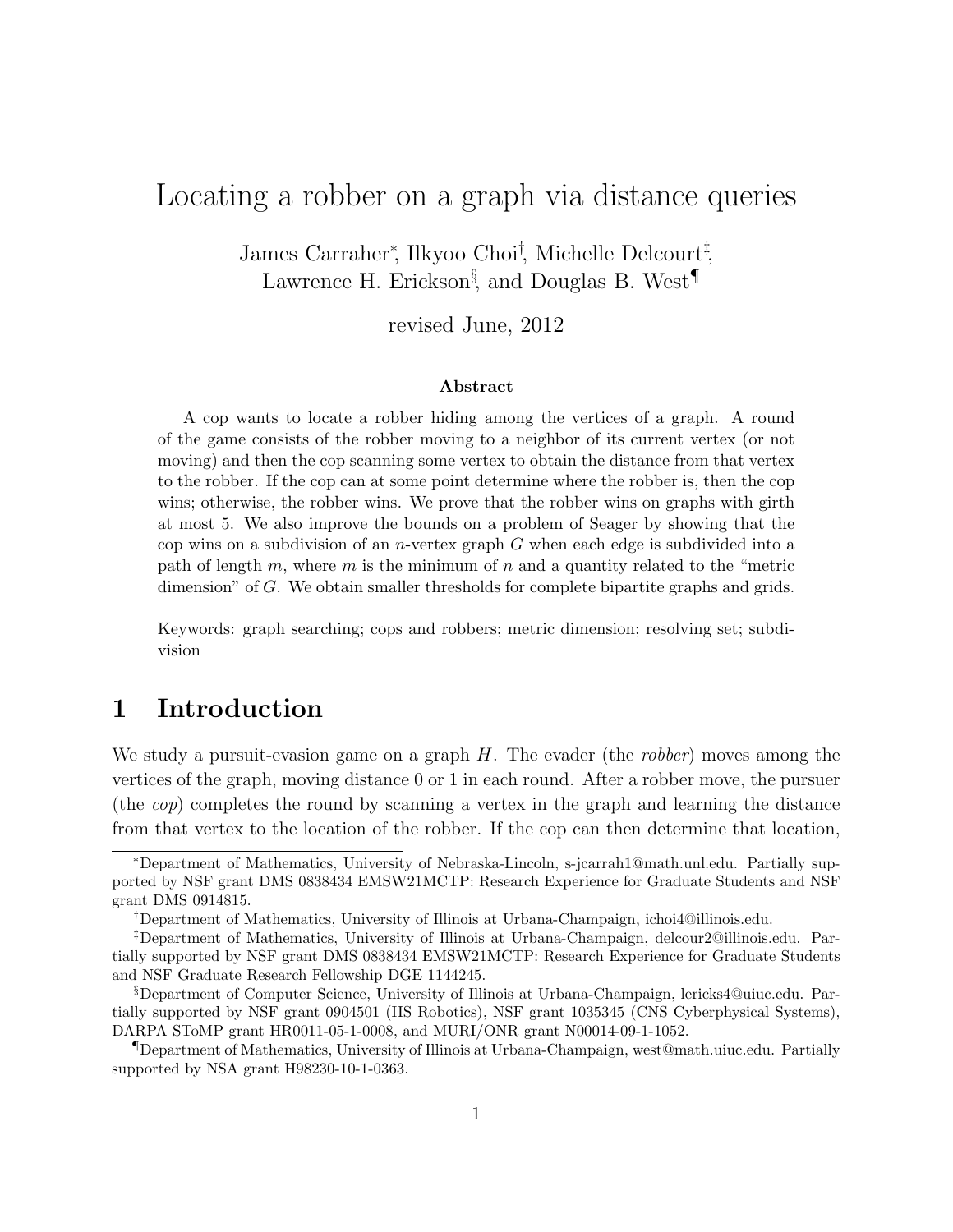the cop wins. If the robber can avoid this forever, then the robber wins. Winning does not require the cop to scan the vertex where the robber is.

Our model is like that of Seager [12]; her model also forbids the robber from moving to the vertex scanned in the previous round. We call this the no-backtrack condition; it makes the cop stronger. Hence our sufficient conditions for the cop to win are also sufficient in Seager's model. In Section 5 we provide some sufficient conditions for the robber to win; these do not apply to Seager's model.

Pursuit games on graphs were introduced by Parsons in [11] and have been studied extensively under various names (searching, sweeping, clearing, hunter/rabbit, etc.). Parsons' original problem involves one omniscient evader and pursuers who learn nothing about the evader's location except by occupying the same vertex as the evader. A variant where the cop and robber know each other's locations and the cop must land on the robber to win is studied in [10]. Another variant where the robber can move any distance along paths without cops is related to treewidth [13]. A randomized algorithm for cops and robbers with limited visibility is described in [6]. Surveys describing other variants include [1] and [3].

In contrast to these models, in our problem the cop is never actually on the graph. The cop may scan any vertex, remotely. Winning means only that the cop has determined the vertex where the robber must be, not that the cop has captured the robber. Models involving distance information could arise in the setting of sensors in a network (see [8]).

Seager [12] proved that under the no-backtrack condition, the cop wins on cycles other than the 5-cycle and on trees. She also proved structural theorems: the robber wins on any graph containing  $K_4$  as a subgraph or  $K_{3,3}$  as an induced subgraph. She also considered whether for any graph  $G$ , the cop wins on some subdivision of  $G$ . A referee of our paper provided an easy argument that we include here as Proposition 1.1.

A *thread* in a graph is a path whose internal vertices have degree 2. The operation of  $m$ -subdivision replaces each edge in a graph with a thread of length  $m$  through new vertices; the notation for the resulting graph is  $G^{1/m}$ . (To motivate the notation  $G^{1/m}$ , note that m-subdivision pushes vertices of G farther apart, whereas the distance power  $G^m$  adds edges to reduce distances between vertices of  $G$ .) For convenience in this argument, we temporarily use "branch vertex" to mean a vertex of  $G^{1/m}$  that corresponds directly to a vertex of G.

#### **Proposition 1.1.** For any graph G with n vertices, the cop wins on  $G^{1/(3n)}$ .

*Proof.* Scanning the branch vertices in turn eventually yields a branch vertex  $v$  from which the distance to the robber is less than  $2n$  at that moment. During the next n rounds the robber remains at distance less than  $3n$  from v. Scanning the branch vertices corresponding to neighbors of v in G will locate the robber. If a scan at u returns distance less than  $3n$ , then the robber is located within the thread from  $u$  to  $v$ . Moving to another one of these threads requires the robber to pass through  $v$ , at which point the distance from any neighboring branch vertex will be exactly 3n and the robber will be located at  $v$ .  $\Box$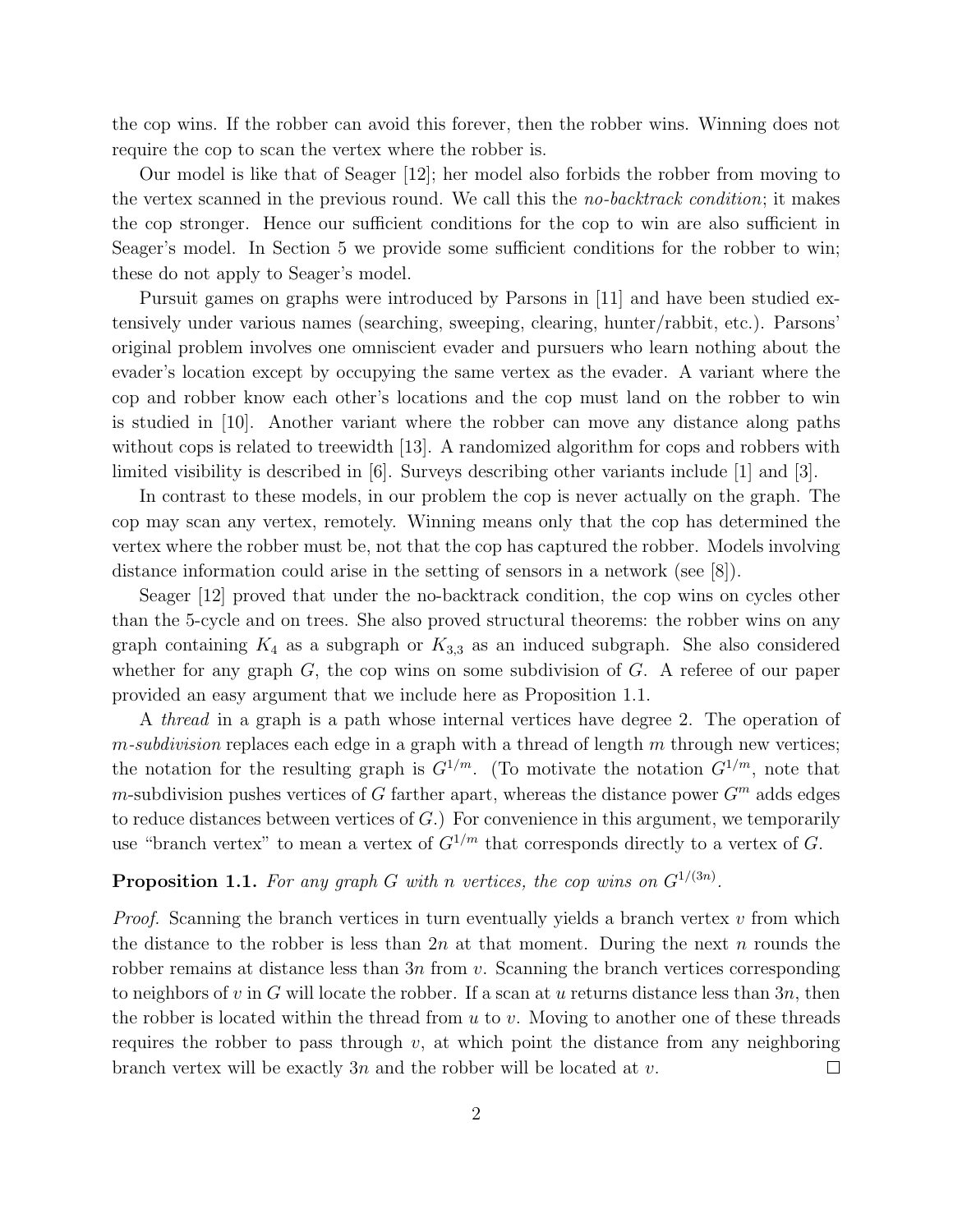This argument raises the natural problem of reducing the bound on  $m$  in the m-subdivision where the cop wins. We improve the general bound and provide even smaller bounds for some special graphs. The argument of Proposition 1.1 motivates our strategy for the cop. Scanning a special set finds candidates for a branch vertex z such that the robber stays within distance m of z during the first m rounds. Next, scanning the candidates produces a branch vertex within distance  $m$  of the robber. Finally, the last (repeatable) phase locates the robber or selects another branch vertex that the robber is now closer to. Care is needed because using shorter threads may allow the robber to escape from the union of the threads incident to z before being located.

We prove that if m exceeds both the maximum degree  $\Delta(G)$  and a quantity involving the number of vertices of G that can arise as candidates, then the cop wins on  $G^{1/m}$ . Thus the cop wins when  $m = n$ , but in general the bound is smaller. For  $W = \{w_1, \ldots, w_k\} \subseteq V(G)$  and  $v \in V(G)$ , the distances in G from v to  $w_1, \ldots, w_k$  form a k-tuple  $(d_G(v, w_1), \ldots, d_G(v, w_k))$ . If no two vertices of  $V(G)$  yield the same k-tuple, then W is a resolving set for G. The metric dimension  $\mu(G)$  is the minimum size of a resolving set for G. Our main result is that if G has *n* vertices, then the cop wins on  $G^{1/m}$  when  $m > \min\{n-1, \max\{\mu(G) + 2^{\mu(G)}, \Delta(G)\}\}.$ 

The metric dimension parameter was introduced independently by Slater [14] and by Harary and Melter [4]. Computing it is NP-complete [7]. The only graphs with metric dimension 1 are paths, and the only *n*-vertex graphs with metric dimension  $n-1$  are complete graphs. The *n*-vertex graphs with metric dimension  $n-2$  have also been determined [2].

The relevance of metric dimension to this problem is natural. If the robber cannot move, then scanning a resolving set of G finds the robber. Subdividing edges into sufficiently long paths "slows down" the robber enough that scanning a resolving set of G still provides useful information about the robber's location in  $G^{1/m}$ .

We prove our main result in Section 2. Sections 3 and 4 reduce the threshold on  $m$  for the cop to win in  $G^{1/m}$  when G is a complete bipartite graph or a grid; for a grid  $m \geq 2$ suffices. Section 5 shows that the robber wins on graphs having a cycle of length at most 5.

Several natural questions remain open. First, we conjecture that our main result is sharp in the following sense.

**Conjecture 1.2.** For  $n \geq 4$ , the cop wins the game on  $K_n^{1/m}$  if and only if  $m \geq n$ .

Our results depend heavily on subdividing edges into paths of equal length. Nevertheless, we conjecture that this restriction is not necessary.

Conjecture 1.3. If the cop wins the game on a graph G, then subdividing one edge of G produces another graph on which the cop wins.

Also, although the robber wins on the 6-cycle itself, it remains open whether the robber wins on all graphs whose shortest cycles have length 6.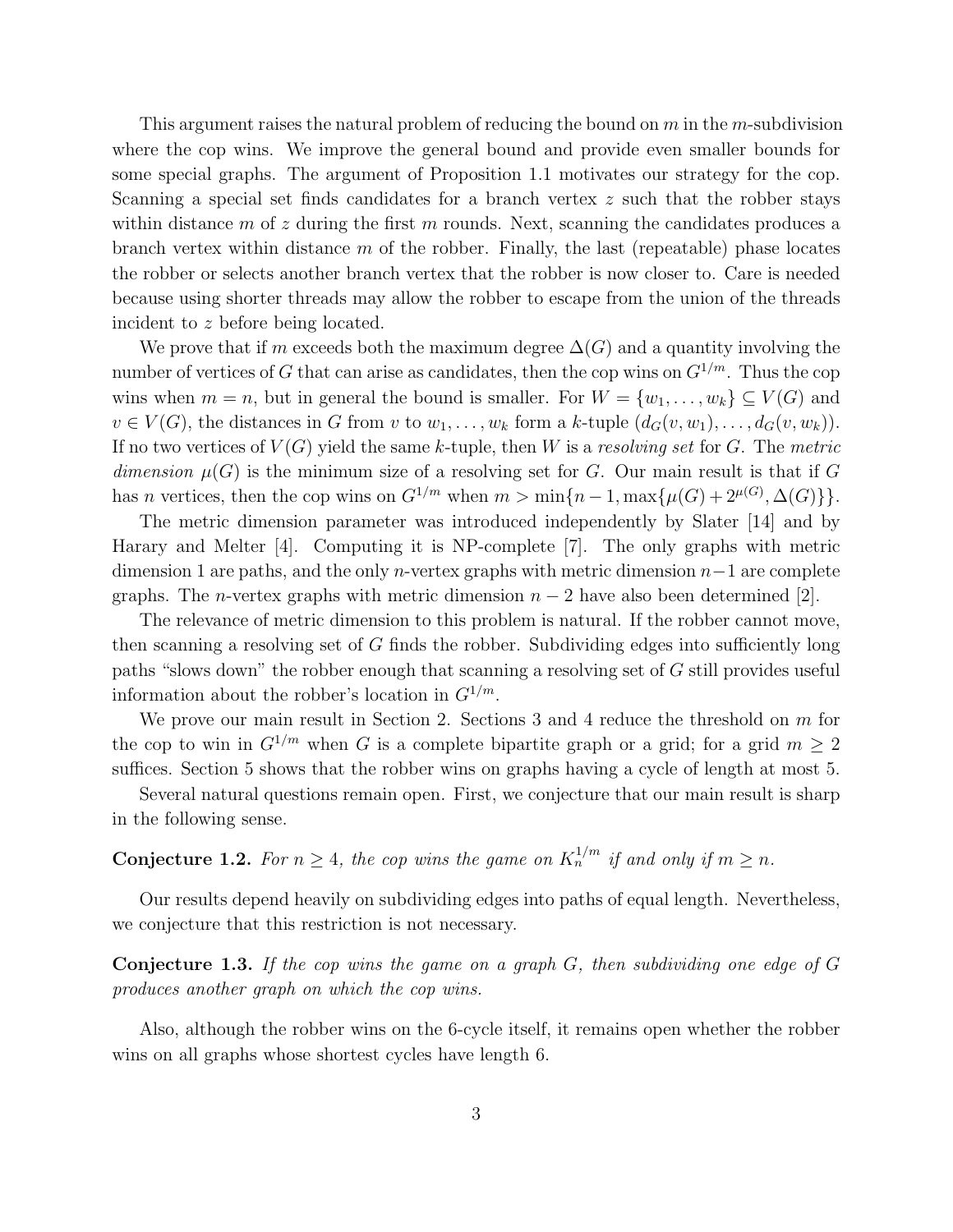## 2 Cop-win Subdivisions of General Graphs

Since the cop wins on a path by scanning one endpoint, we may assume that the given graph G is not a path. We may also restrict our attention to connected graphs, since it is easy to determine which component contains the robber. When G is not a path,  $\mu(G) \geq 2$  (see [2]).

**Definition 2.1.** Given  $H = G^{1/m}$ , let  $\hat{V}$  be the set of vertices in H that correspond to vertices of G. View  $\hat{V}$  as  $V(H) \cap V(G)$ , so that these vertices of H can also be discussed as vertices of G. For  $v \in V$ , let the span of v, denoted  $Span(v)$ , be  $\{z \in V(H): d_H(v, z) \}$  $z) \leq m-1$ , where  $d_H(x,y)$  denotes the distance in H between vertices x and y. Let  $\sigma(q)$ denote the result of scanning a vertex  $q \in V(H)$  (the distance from q to the robber at that time). Let W denote a fixed resolving set of G, with vertices  $w_1, \ldots, w_k$ , and let  $\tilde{W} = W \cap \tilde{V}$ . For  $v \in V(G) = \hat{V}$ , the *W-vector* of v is the k-tuple whose ith entry is  $d_G(v, w_i)$ .

**Lemma 2.2.** With  $H = G^{1/m}$ , any m consecutive positions of the robber in H lie in the span of some vertex  $v \in \hat{V}$ .

*Proof.* Let S be the set of positions occupied by the robber during some  $m$  consecutive rounds. If  $v \in S$  for some  $v \in V$ , then  $S \subseteq \text{Span}(v)$ , since the robber cannot travel distance more than  $m - 1$  between the first and last of these rounds.

If S does not intersect  $\hat{V}$ , then S is contained among the internal vertices of some thread joining vertices  $v_i, v_j \in \hat{V}$ . In this case, S lies in the spans of both  $v_i$  and  $v_j$ .  $\Box$ 

We are given a resolving k-set W in G. When the vertices of  $\hat{W}$  are scanned consecutively, we obtain a k-tuple D of distances from vertices of  $\hat{W}$  to the robber at successive times. Since W is a resolving set in  $G$ , the W-vectors of vertices in  $G$  are distinct. If the robber remains at a vertex  $z \in \hat{V}$  during this time, then  $D = (md_G(z,w_1), \ldots, md_G(z,w_k))$ . Although the robber can move, by Lemma 2.2 the robber remains within the span of some vertex v in  $\hat{V}$ .

**Lemma 2.3.** Let  $D$  be the  $k$ -tuple of distances to the robber returned by scanning the vertices of  $\hat{W}$  in succession. If the robber stays in  $\text{Span}(v)$  during this time, where  $v \in \hat{V}$ , then

$$
D = (md_G(v, w_1) + \rho_1, \dots, md_G(v, w_k) + \rho_k)
$$

for constants  $\rho_1, \ldots, \rho_k$  satisfying  $-(m-1) \leq \rho_i \leq m-1$ .

*Proof.* If  $z \in \text{Span}(v)$ , then  $md_G(v,w_i) - (m-1) \leq d_H(z,w_i) \leq md_G(v,w_i) + (m-1)$ , by the triangle inequality.  $\Box$ 

A candidate is a vertex  $v \in \hat{V}$  satisfying the conclusion of Lemma 2.3; that is, the vector of distances generated during the scan of  $\hat{W}$  can be modified by at most  $m-1$  in each coordinate (and divided by  $m$ ) to become the W-vector of  $v$ . By Lemma 2.3, a vertex of V whose span contains the robber during the scan of W belongs to the set of candidates.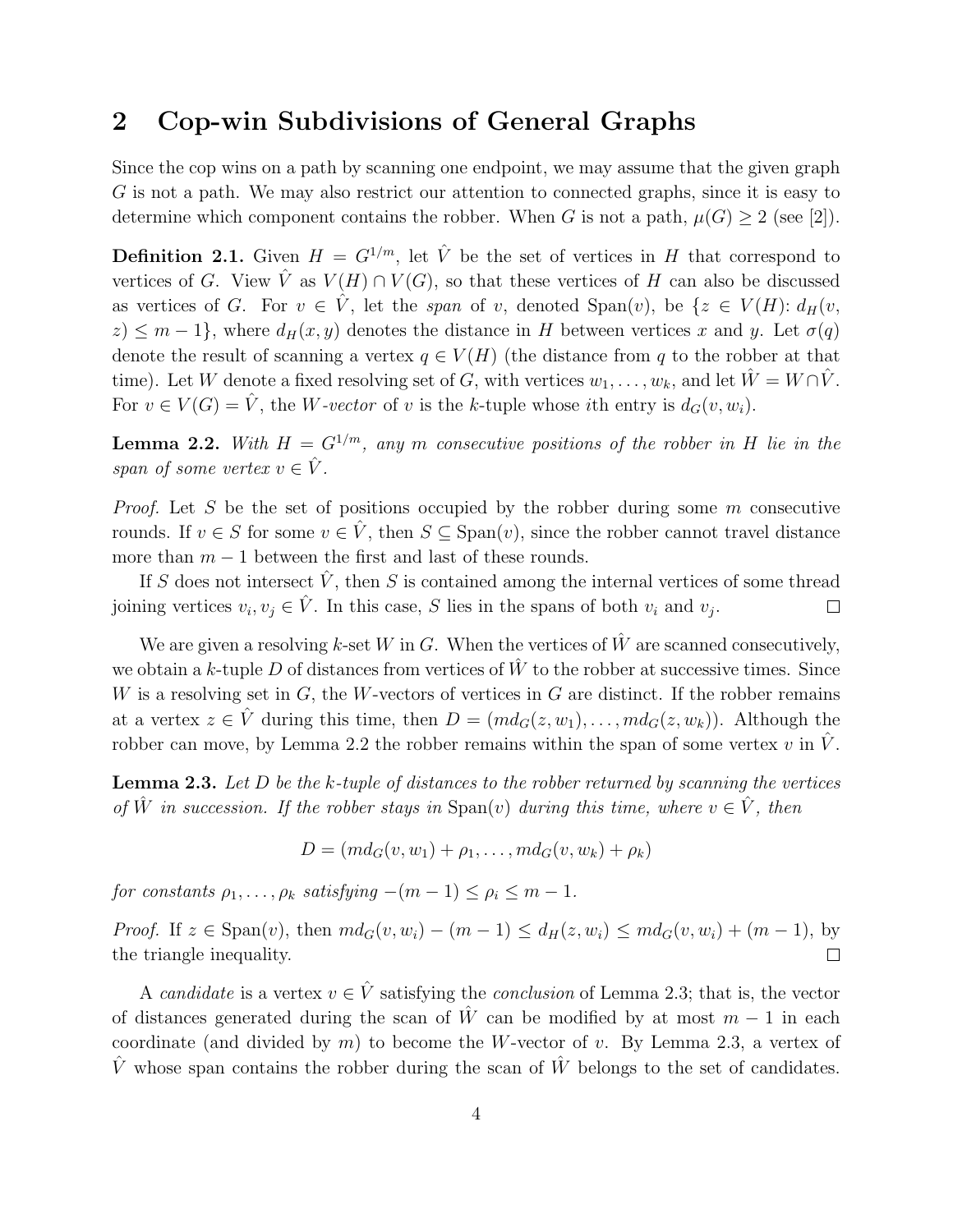Lemmas 2.2 and 2.3 together imply that the set of candidates is nonempty. Our next lemma leads to an upper bound on the number of candidates.

**Lemma 2.4.** If the distances in G from vertices  $v_1$  and  $v_2$  to some vertex of W differ by at least 2, then  $v_1$  and  $v_2$  are not both candidates.

*Proof.* Name  $v_1$  and  $v_2$  so that  $d_G(w, v_1) < d_G(w, v_2)$ . Since  $d_G(w, v_2) - d_G(w, v_1) \geq 2$  it follows that  $d_H(w,v_2) \geq d_H(w,v_1) + 2m$ . Let x be the position of the robber when w is scanned. If both  $v_1$  and  $v_2$  are candidates, then  $d_H(w,v_2) - (m-1) \leq d_H(w,x) \leq d_H(w,$  $v_1$ ) +  $(m-1)$ , a contradiction.  $\Box$ 

**Corollary 2.5.** There are at most  $2^k$  candidates.

*Proof.* When v is a candidate, the value in position i of D is  $md_G(w_i, v) + \rho_i$  with  $-(m-1) \le$  $\rho_i \leq m-1$ . An integer is within  $m-1$  of at most two multiples of m. Therefore, for each i there are only two possible values for  $d_G(w_i, v)$ . Since W is a resolving set in G, the  $2^k$ resulting possible W-vectors for candidates determine at most one vertex each.  $\Box$ 

We present an algorithm to locate the robber in  $G^{1/m}$  when m is sufficiently large. As suggested in the introduction, the algorithm has several phases. The first phase, ScanW, finds a set of candidates. The second phase, PickOne, selects a candidate z whose span contains the robber when selected. The third phase, GetCloser, scans the neighbors of  $z$  in G until it locates the robber or finds another vertex  $z'$  in  $\hat{V}$  that is closer to the robber than  $z$  was when it was selected. This process is repeated fewer than  $m$  times and can only end by locating the robber. Note that while we are scanning neighbors of z in GetCloser, the robber may leave  $\text{Span}(z)$ .

**Theorem 2.6.** Let  $m_0 = \min\{n-1, \max\{\mu(G) + 2^{\mu(G)}, \Delta(G)\}\}\$ , where  $n = |V(G)|$ . For  $H = G^{1/m}$  with  $m > m_0$ , the cop can locate the robber in H within  $m(\Delta(G) + 1)$  rounds.

*Proof.* We provide a strategy for the cop to win. Let W be a resolving set in G of size  $\mu(G)$ .

The first phase, ScanW, scans all of  $W$  to produce a set  $C$  of candidates, at least one of which (by Lemma 2.2) contains the robber in its span throughout this phase. Corollary 2.5 yields  $|C| \le 2^{\mu(G)}$ . However, if  $\mu(G) + 2^{\mu(G)} > n$ , then we skip this phase and just let  $C = \hat{V}$ .

Next, PickOne scans vertices of C until a vertex  $z \in C$  is scanned such that  $\sigma(z) < m$ ; we show that this must occur. Since  $m$  is at least the number of rounds in ScanW and PickOne together, Lemma 2.2 implies that the robber remains in the span of one vertex of  $\hat{V}$  (call it z) from the beginning of the ScanW phase until all of C (if needed) is scanned. By Lemma 2.3, this vertex z is in C. When z is scanned, by the definition of "span" we obtain  $\sigma(z) < m$ . Let  $\rho$  be the value of  $\sigma(z)$  at that time; at this point we end PickOne.

We now enter GetCloser with parameters z and  $\rho$ . Let  $T = \{v \in \hat{V} : d_H(v, z) = m\}.$ Note that  $|T| \leq \Delta(G)$ . In GetCloser(*z*,  $\rho$ ), we scan vertices of T until we locate the robber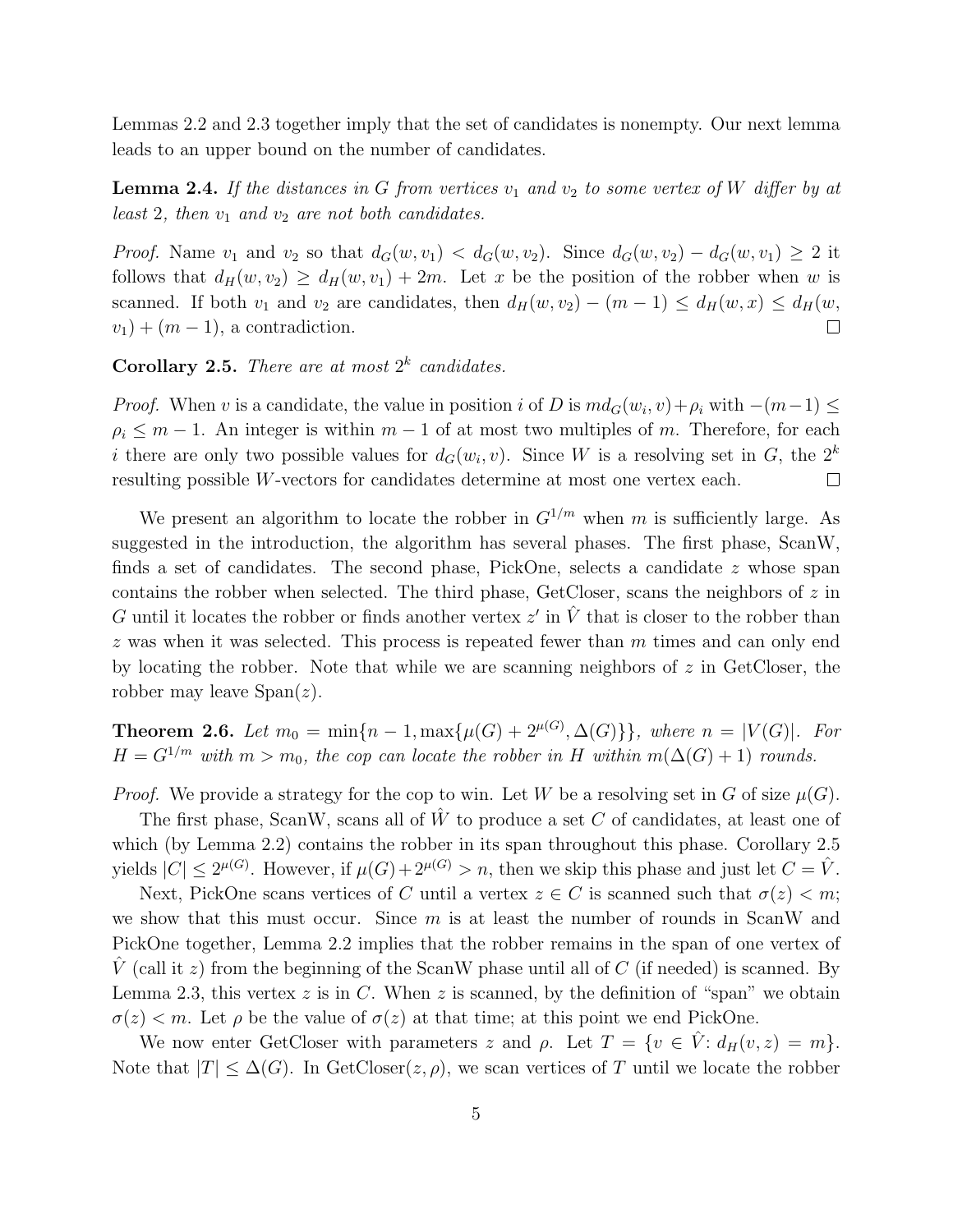or discover a vertex  $z' \in T$  such that  $\sigma(z') < \rho$ . If  $\sigma(z') = 0$ , then we have found the robber. Otherwise, we restart GetCloser with parameters  $z'$  and  $\sigma(z')$ . Each trip through GetCloser scans at most  $\Delta(G)$  vertices; we must show that it locates the robber or ends with another vertex of  $\hat{V}$  closer to the robber.

Let  $M(z) = \{x \in V(H): |m/2| \le d_H(z,x) \le [m/2]\}$ ; we call  $M(z)$  the midway set of z. Phase  $GetCloser(z, \rho)$  sets the *transition flag* (immediately) if at some point the scan value is a multiple of m. Phase  $GetClose(z, \rho)$  sets the *confusion flag* if at some point the scan value is congruent to  $m/2$  modulo m (when m is even) or if two consecutive scan values are congruent to  $(m \pm 1)/2$  modulo m (when m is odd). This criterion is considered first when  $GetCleser(z, \rho)$  is entered, with scan value  $\rho$  (thus in the odd case the last scan value in the previous phase may also be examined). We consider several cases depending on these flags and the scan value for the current vertex  $v \in T$ .

**Case 1:**  $\sigma(v) < m$  and the transition flag is not set. Since  $\sigma(v) < m$ , the robber is in Span(v). (Note that  $\sigma(v) \neq 0$ , since otherwise the transition flag would be set.) Since the transition flag is not set, the robber has not visited  $\hat{V}$  in this phase, so the robber is in the z, v-thread. Therefore,  $\sigma(v)$  determines the robber's location.

**Case 2:**  $\sigma(v) < \rho$  and the transition flag is set. If  $\sigma(v) = 0$ , then robber is at v. Otherwise, unset the flags and start  $GetCloser(v, \sigma(v))$ .

**Case 3:**  $\sigma(v) = m > 2\rho$  and the confusion flag is not set. Since  $\sigma(v) = m$ , the robber is in T or at z. However, since  $\rho < m/2$  and the confusion flag is not set, the robber started between z and the midway set (inclusive) on its thread and has not left that portion of the thread. Therefore, the robber cannot be in  $T$  and is at  $z$ .

**Case 4:** v is not the last vertex of T to be scanned, and no earlier case now applies. Set the transition or confusion flag if the relevant condition holds, and continue.



Figure 1: Scanning a vertex after the confusion flag is set.

**Case 5:** v is the last vertex of T to be scanned, and no earlier case now applies. If this case is reached, then  $\sigma(v) \ge \rho$  and the transition flag has been set by entering z (we explain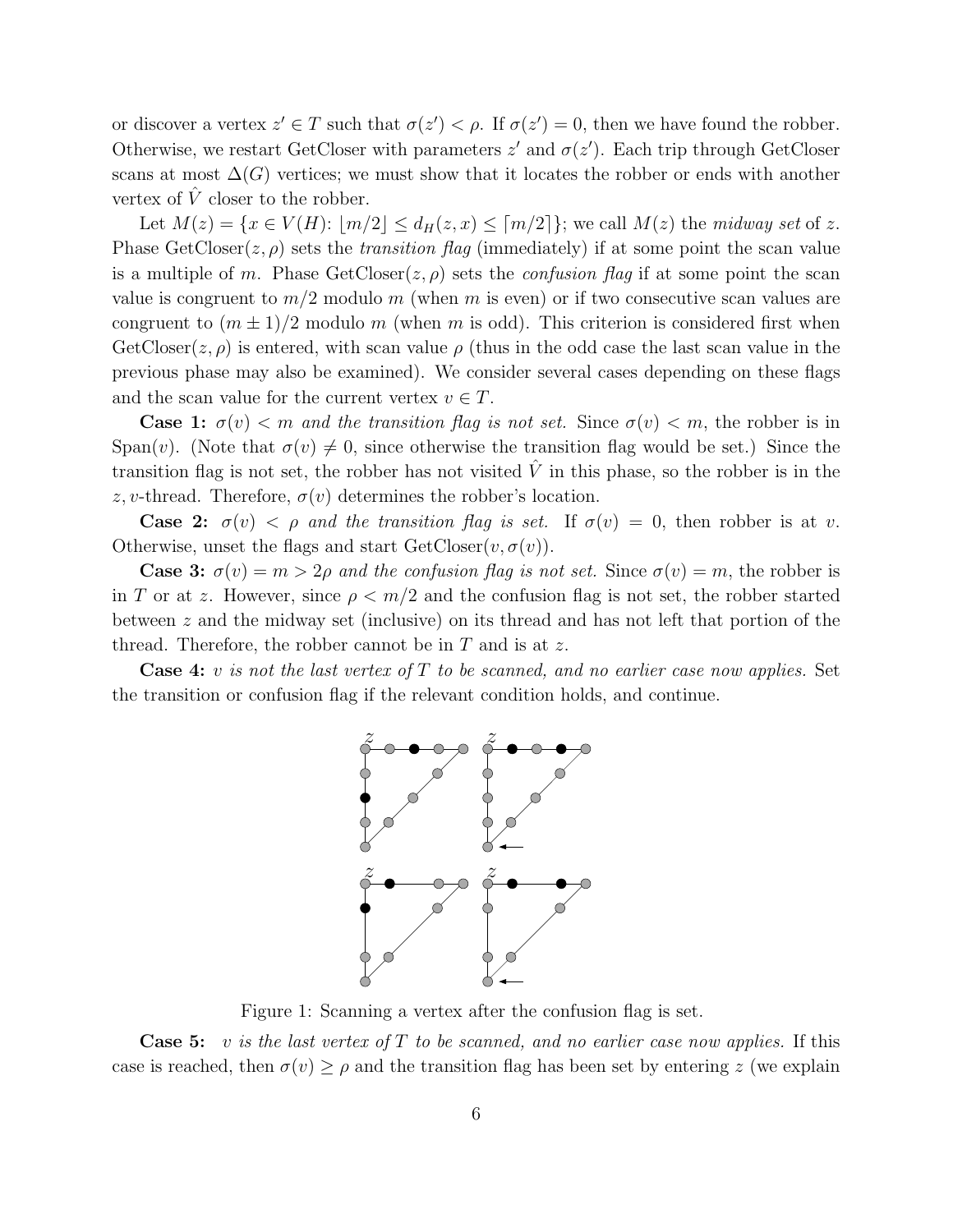this at further length below). If  $\rho \leq \sigma(v) \leq m$ , then the robber is in the thread joining z and v and is located. If  $\sigma(v) > m$ , then the robber is at distance  $\sigma(v) - m$  from z. Furthermore,  $\sigma(v) - m \leq \rho - 1$ . Unset the flags and start GetCloser( $z, \sigma(v) - m$ ).

It remains to justify that  $GetCloser(z, \rho)$  operates as claimed. If the transition flag is never set, then the robber never leaves the original thread, and Case 1 applies when the endpoint of that thread other than z is scanned.

If the transition flag is set by the robber entering T, then at least  $m - \rho$  rounds occur by the time the robber enters  $T$ , say at vertex  $u$ . If  $u$  was scanned before the robber reached it, then Case 1 applied at that time, and the transition flag in fact was not set. Hence  $u$  is scanned after the robber reaches it. Since  $|T| < m$ , fewer than  $\rho$  rounds occur in the phase after the robber reaches u. Hence  $\sigma(u) < \rho$  when u is scanned, and Case 2 applies.

If the transition flag is set by the robber visiting  $z$  without first setting the confusion flag, then  $\sigma(v) = m$  when the transition flag is set. Since also the midway set was not traversed (otherwise the confusion flag would have been set),  $\rho \leq m/2$ , and hence Case 3 applies.

In the remaining case, the transition flag is set by the robber visiting  $z$  after setting the confusion flag. The robber has not entered T during this phase, since it takes at least m rounds to move from  $T$  to z. Since the confusion flag has been set, the robber has visited  $M(z)$  (if m is even), or ended two consecutive rounds in  $M(z)$  (if m is odd).

Suppose that m is even. After visiting  $M(z)$ , which took at least  $|\rho - m/2|$  rounds of this phase, at least  $m/2$  rounds are spent to reach z. Since  $|T| < m$ , not enough rounds remain in the phase for the robber to go farther than  $\rho - 1$  steps away from z.

When m is odd, reaching  $M(z)$  takes at least  $|\rho - m/2| - 1/2$  rounds. If the scan distance is a multiple of m after the fewest possible additional rounds, then the robber is at  $z$  if  $\rho < m/2$  and in T if  $\rho > m/2$ . Creating ambiguity thus requires two consecutive rounds in  $M(z)$  (one of which may be in the previous phase). Now, as in the even case, the robber cannot go farther than  $\rho - 1$  steps away from z before all of T has been scanned.

We have shown that in all cases the robber is located or a new GetCloser phase is initiated with a smaller value of  $\rho$ . Since  $\rho$  is at most  $m-1$  at the start of the first GetCloser phase, this phase occurs at most  $m-1$  times. Each such phase takes at most  $\Delta(G)$  rounds. The ScanW and PickOne phases together take at most  $m$  rounds. Therefore, the entire algorithm takes at most  $m(\Delta(G) + 1)$  rounds to find the robber.  $\Box$ 

Some graphs have metric dimension nearly as large as the vertex set. For example, the complete graph  $K_n$  has metric dimension  $n-1$ , and there are three families of *n*-vertex graphs with metric dimension  $n-2$  [2]. The upper bound n in Theorem 2.6 is better than the upper bound  $1 + \max{\mu(G) + 2^{\mu(G)}, \Delta(G)}$  when  $\mu(G) > \log_2 n$ .

A bound in terms of  $\mu(G)$  alone, weaker than Theorem 2.6, is obtained by replacing  $\Delta(G)$  with  $3^{\mu(G)}$ . When u is a neighbor of v, and w belongs to a smallest resolving set W, the distances of u and v from w differ by at most 1. Since W is a resolving set, there are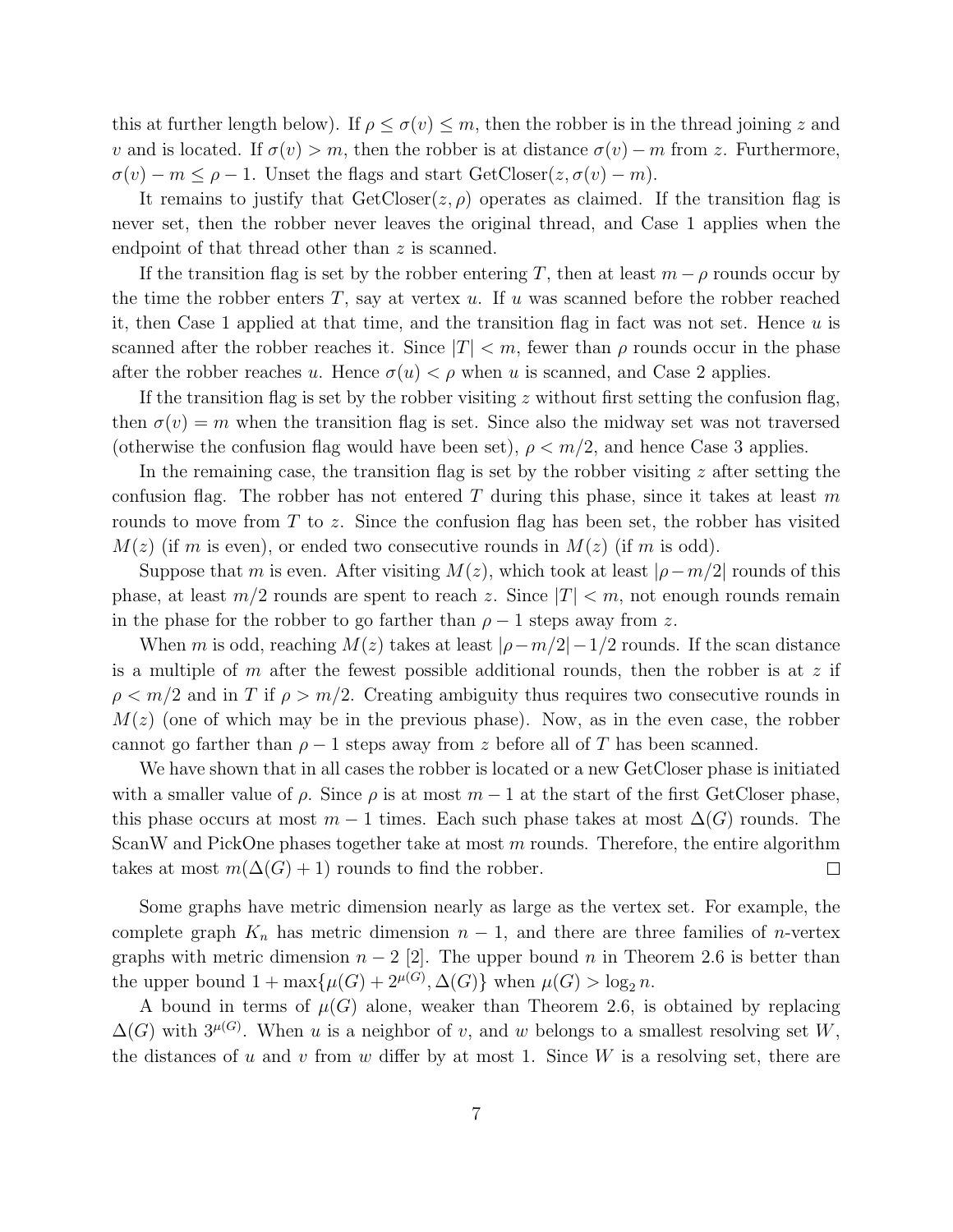fewer than  $3^{\mu(G)}$  distance vectors of neighbors of v, with no duplication, so  $d(v) < 3^{\mu(G)}$ . Hernando et al. [5] noted more generally that within distance  $k$  of a vertex in  $G$  there are at most  $k(2k+1)^{\mu(G)}$  vertices.

#### 3 Subdivisions of Complete Bipartite Graphs

When G is a complete bipartite graph, we can further reduce the threshold on  $m$  for the cop to win in  $G^{1/m}$ . By examining the two partite sets in separate phases, we reduce the threshold on m for  $K_{a,b}$  to max $\{a,b\}$  (or to  $a+1$  if  $a=b$ ).

The overall strategy is like that of Theorem 2.6. An initial phase finds a vertex of the small part within distance m of the robber. Phases that scan the two parts then alternate. Like  $GetCloser(z, \rho)$ , these phases have two arguments, the last scanned vertex in the previous phase (in the other partite set) and the scan distance at that time. Again a phase seeks to locate the robber or reduce the scan distance that starts the next phase. However, when  $m = \max\{a, b\}$  we are only guaranteed to reduce the scan distance after two phases.

**Theorem 3.1.** For  $H = K_{a,b}^{1/m}$  with  $m \ge a \ge b$  and  $m > b$ , the cop can locate the robber on H within  $b + m(b + a)$  rounds.

*Proof.* Let  $G = K_{a,b}$ , having partite sets  $X_0$  and  $X_1$  with  $|X_0| = a$  and  $|X_1| = b$ . We present a cop strategy. In the first phase, called BiPickOne, we scan vertices of  $X_1$  until we scan some vertex  $z \in X_1$  such that  $\sigma(z) \leq m$ . If the robber visits  $X_0$ , then BiPickOne ends on that round, which returns scan value m. If the robber does not visit  $X_0$ , then the robber remains in the span of one vertex  $z \in X_1$  throughout the phase, and  $\sigma(z) < m$  when z is scanned. Let  $\rho$  be the scan distance when BiPickOne ends.

We next enter  $\text{Scan}_0(z,\rho)$ . We alternate two types of phases,  $\text{Scan}_0$  and  $\text{Scan}_1$ , where Scan<sub>i</sub> scans vertices of  $X_i$  until the robber is located or we are able to start Scan<sub>1−i</sub> with a smaller scan value. The two types are almost the same, so we describe them together.

Since  $|X_i| \leq m$ , Scan<sub>i</sub> takes at most m rounds (with strict inequality if  $i = 1$ ). Note that the distance in H between two vertices of the same partite set of  $G$  is  $2m$ , while the distance between vertices of distinct partite sets is  $m$ . No distance exceeds  $2m$ . Say that the *transition flag* is set if the scan distance was  $2m$  at some previous round in this phase. Let v denote the currently scanned vertex (in  $X_i$ ) during  $Scan_i(z, \rho)$ . We consider several cases, depending on  $\sigma(v)$  and the transition flag.

**Case 1:**  $\sigma(v) < m$  and the transition flag is not set. Since  $\sigma(v) < m$ , the robber is in Span(v). Since the transition flag is not set, the robber has not visited  $X_i$  in this phase, so the robber remains in Span(z). Therefore, the robber is in the z, v-thread, and  $\sigma(v)$ determines the robber's location.

**Case 2:**  $\sigma(v) \leq \rho - i$ . If  $\sigma(v) = 0$ , then robber is at v. Otherwise, unset the flag and start  $\text{Scan}_{1-i}(v, \sigma(v))$ . Note that  $\sigma(v) \leq \rho$  if  $i = 0$ , while  $\sigma(v) < \rho$  if  $i = 1$ .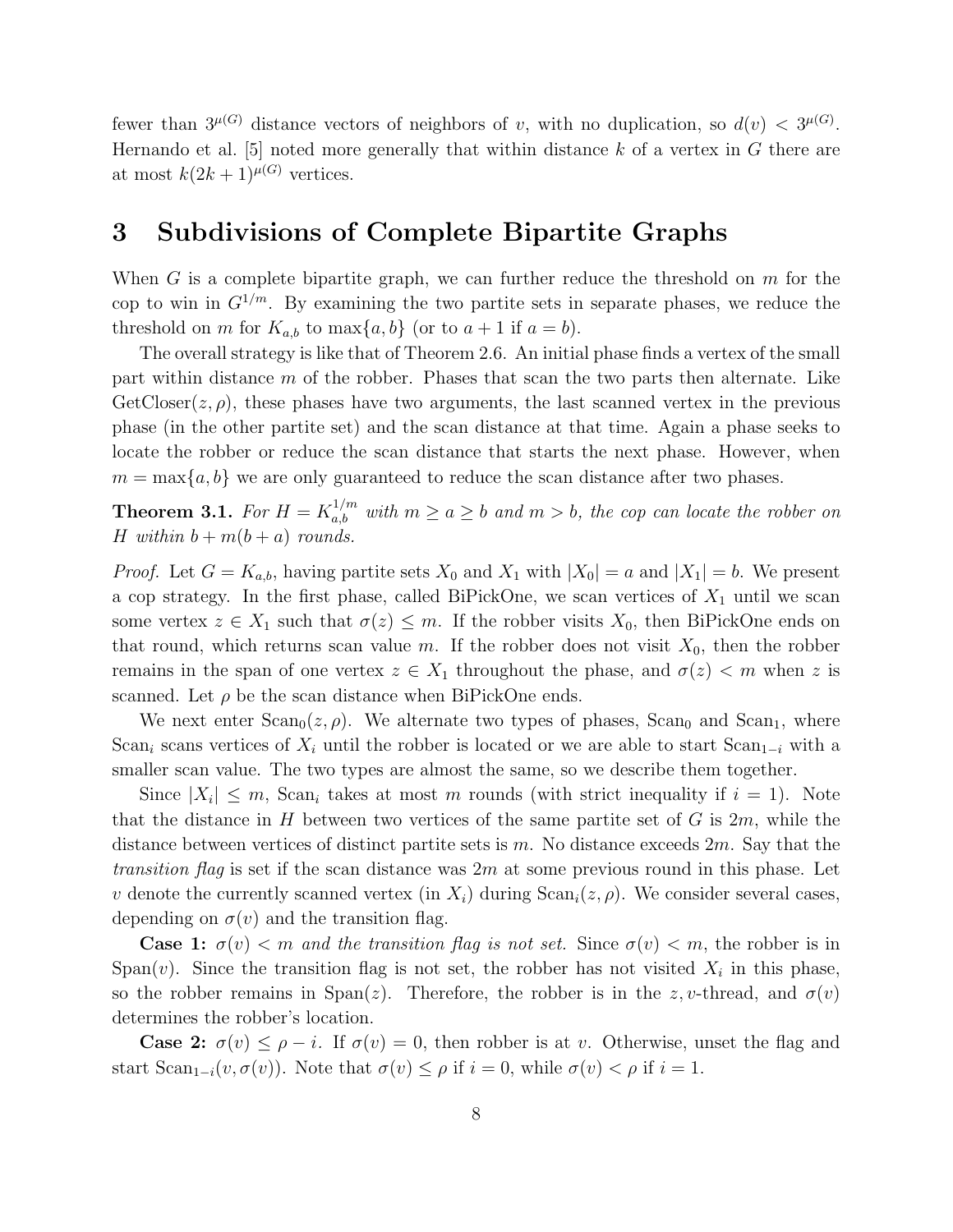**Case 3:**  $\sigma(v) = m$ . The robber is now in  $X_{1-i}$ . If  $\rho < m$  or  $i = 1$ , then since there are not enough rounds in  $\text{Scan}_i(z,\rho)$  for the robber to reach any vertex of  $X_{1-i}$  other than z, the robber is located. If  $\rho = m = a$  and  $i = 0$ , then unset the flag and start  $Scan_1(v, m)$ .

**Case 4:** No case above applies. Continue, setting the transition flag if  $\sigma(v) = 2m$ .

If Case 3 does not occur, then the robber does not visit  $z$  during the phase. The robber then remains in the original thread and produces Case 1 unless the transition flag is set by entering  $X_i$  at some vertex z'. Since the robber begins the phase  $\rho$  steps from z, it takes  $m - \rho$  steps to reach z'. If z' is scanned before the robber reaches it, then Case 1 occurs. After the robber reaches  $z'$ , at most  $\rho$  steps remain in  $\text{Scan}_i(z, \rho)$ , with strict inequality when  $i = 1$ . Hence when  $z'$  is scanned, Case 2 occurs.

The exception in Case 3 can only occur during the first instance of  $Scan<sub>0</sub>$ . The subsequent first instance of Scan<sub>1</sub> locates the robber or ends with a scan value less than m, since  $b < m$ .

The BiPickOne phase takes at most b rounds and results in  $\rho \leq m$ . Each pair of calls to Scan<sub>0</sub> and Scan<sub>1</sub> that does not locate the robber decreases  $\rho$  by at least 1 and scans each vertex at most once. Hence the cop locates the robber in at most  $b + m(a + b)$  rounds.  $\Box$ 

If actually  $m > a$  in Theorem 3.1, then the proof is slightly simpler, with the condition  $\sigma(v) < \rho$  in both Scan<sub>0</sub> and Scan<sub>1</sub> in Case 2. Now the scan value strictly decreases with each phase, and the robber is located within  $b + m(a + b)/2$  rounds.

#### 4 Subdivisions of Grids

The grid  $G_{k,l}$  is the graph with vertex set  $\{v_{i,j}: 1 \leq i \leq k, 1 \leq j \leq l\}$  defined by making  $v_{i,j}$ and  $v_{i',j'}$  adjacent if and only if  $|i-i'|+|j-j'|=1$  (see Figure 2). When  $k, l \geq 2$ , the graph  $G_{k,l}$  contains 4-cycles. We will show (in Section 5) that the robber wins on such graphs. A very special case of various results in [7] and [9] is that grids have metric dimension 2  $({v_{1,1}, v_{k,1}})$  is a resolving set); Theorem 2.6 thus implies that the cop wins on  $G_{k,l}^{1/m}$  when  $m \geq 6$ . Here we lower the threshold to 2.



Figure 2: The graph  $G_{4,6}$  and the graph  $G_{4,6}^{1/2}$  $_{4,6}^{1/2}$ .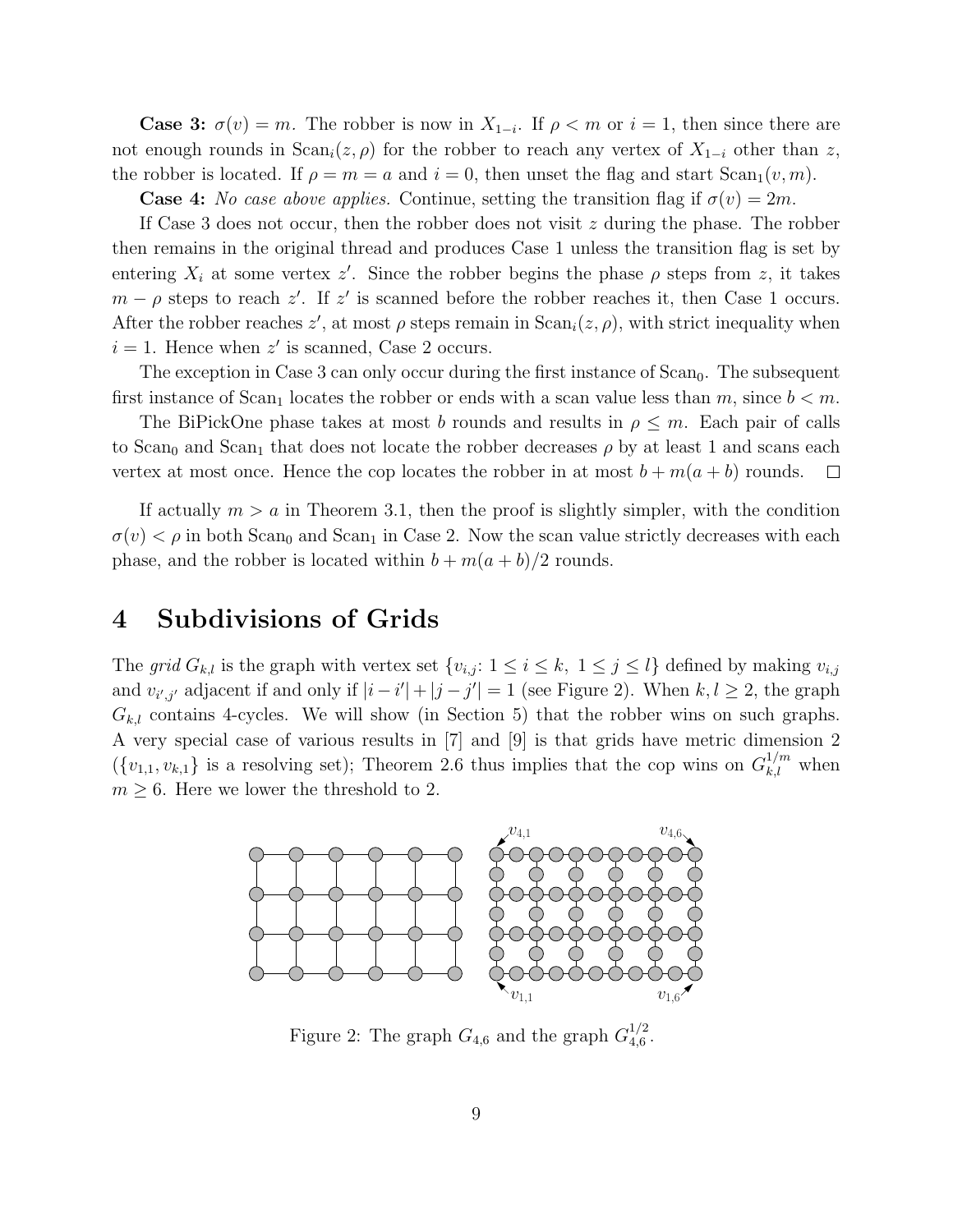**Theorem 4.1.** If  $H = G_{k,l}^{1/m}$  with  $m \geq 2$ , then the cop can locate the robber on H within three rounds.

*Proof.* First scan  $v_{1,1}$ . If  $\sigma(v_{1,1})$  is a multiple of m, then the robber is in  $\hat{V}$ , at a vertex in  ${v_{i,j}: i+j-2 = \sigma(v_{1,1})/m}$ . Call this set S (Figure 3 top left). After moving in round 2, the robber is in the set  $S'$  consisting of all vertices within distance 1 of  $S$ . The possible locations group into disjoint sets of five vertices around vertices of S, except for smaller sets around the elements of S with degree less than 4 (Figure 3 top right).



Figure 3: The game on the grid when  $\sigma(v_{1,1})$  is a multiple of m.

The cop now scans the (unique) vertex of S' closest to  $v_{k,1}$ . The subsets of S' with a fixed distance from  $v_{k,1}$  consist of one vertex of  $\hat{V}$  or two neighbors of such a vertex. The robber sits in one such set, already located unless the set has size 2 (Figure 3 bottom left).

If the set has size 2, then the robber moves in round 3. The robber can remain still, move back to its original location in  $\hat{V}$ , or move one step farther away. The resulting five possible locations form a path in  $H$ , and distances along the path are true distances in  $H$ . Now the cop scans an endpoint of this path to locate the robber (Figure 3 bottom right).



Figure 4: The game on the grid when  $\sigma(v_{1,1})$  is not a multiple of m.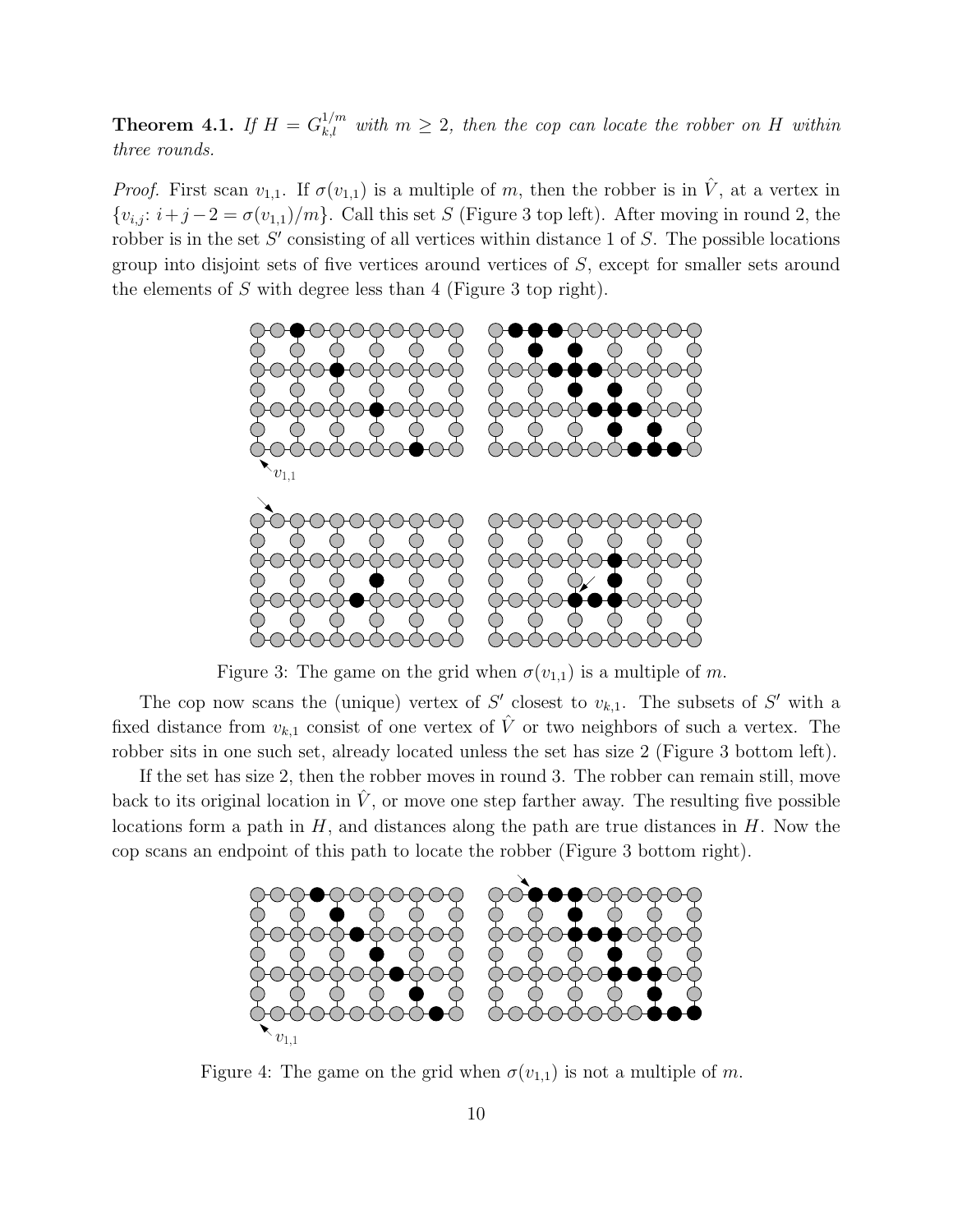When  $\sigma(v_{1,1})$  is not a multiple of m, let  $a = |\sigma(v_{1,1})/m|$  and  $b = \sigma(v_{1,1}) - ma$ . The robber is initially at a vertex of degree 2. The possible vertices again form a "diagonal" in the drawing of  $H$ , with fixed distance  $b$  from the vertices that would be the candidates if  $\sigma(v_{1,1})$  had been equal to ma (Figure 4 left).

In round 2, the robber moves at most 1 step along the thread containing the original location. The key observation is that all possible locations of the robber now lie along a path; when  $m = 2$ , they induce a path (Figure 4 right). Again distances along the path are distances in H, so the cop locates the robber by scanning an endpoint of this path.  $\Box$ 

## 5 Graphs with Short Cycles

The cop wins on the *n*-vertex cycle  $C_n$  if  $n \geq 7$ , even without the no-backtrack condition [12]. However, the robber wins on graphs having small cycles. Here we must clarify the meaning of "robber wins". The robber can never guarantee not being located, since the cop may get lucky and scan the vertex where the robber is. Hence the meaning of "robber wins" is that the cop cannot guarantee winning.

When  $\pi$  and  $\tau$  are partitions of a set S, we say that  $\pi$  is a *refinement* of  $\tau$  if every member of  $\pi$  is contained in one member of  $\tau$ .

#### Theorem 5.1. The robber wins on any graph G having a cycle of length at most 5.

*Proof.* Let C be a shortest cycle in G. The robber generously agrees to stay within  $V(C)$ . Even with this restriction on the robber, the cop will not be able to locate the robber.

A scan of any vertex v partitions  $V(C)$  into sets by their distance from v in G; the robber is confined to one such set. If the partition from scanning a vertex  $v'$  is a refinement of the partition given by scanning  $v$ , then the cop gains more information by scanning  $v'$ . Since  $C$  is an induced subgraph, when  $C$  has odd length the most refined such partitions put one vertex u by itself and pair the vertices of C having equal distance along C from  $u$  (see Figure 5). Such a partition can arise by scanning u, for example. When C has length 4, it may be possible to have two singleton classes and one of size 2, or to have two classes of size 2 consisting of consecutive pairs (see Figure 5). We make the cop strongest by allowing all these partitions of  $C$  to be available by scanning appropriate vertices.



Figure 5: The non-refinable partitions of small cycles, up to automorphism.

At the initial scan, the robber may be anywhere on  $C$ , so we may assume that the robber is in a class of size 2 in the partition chosen by the cop. We show that the robber can maintain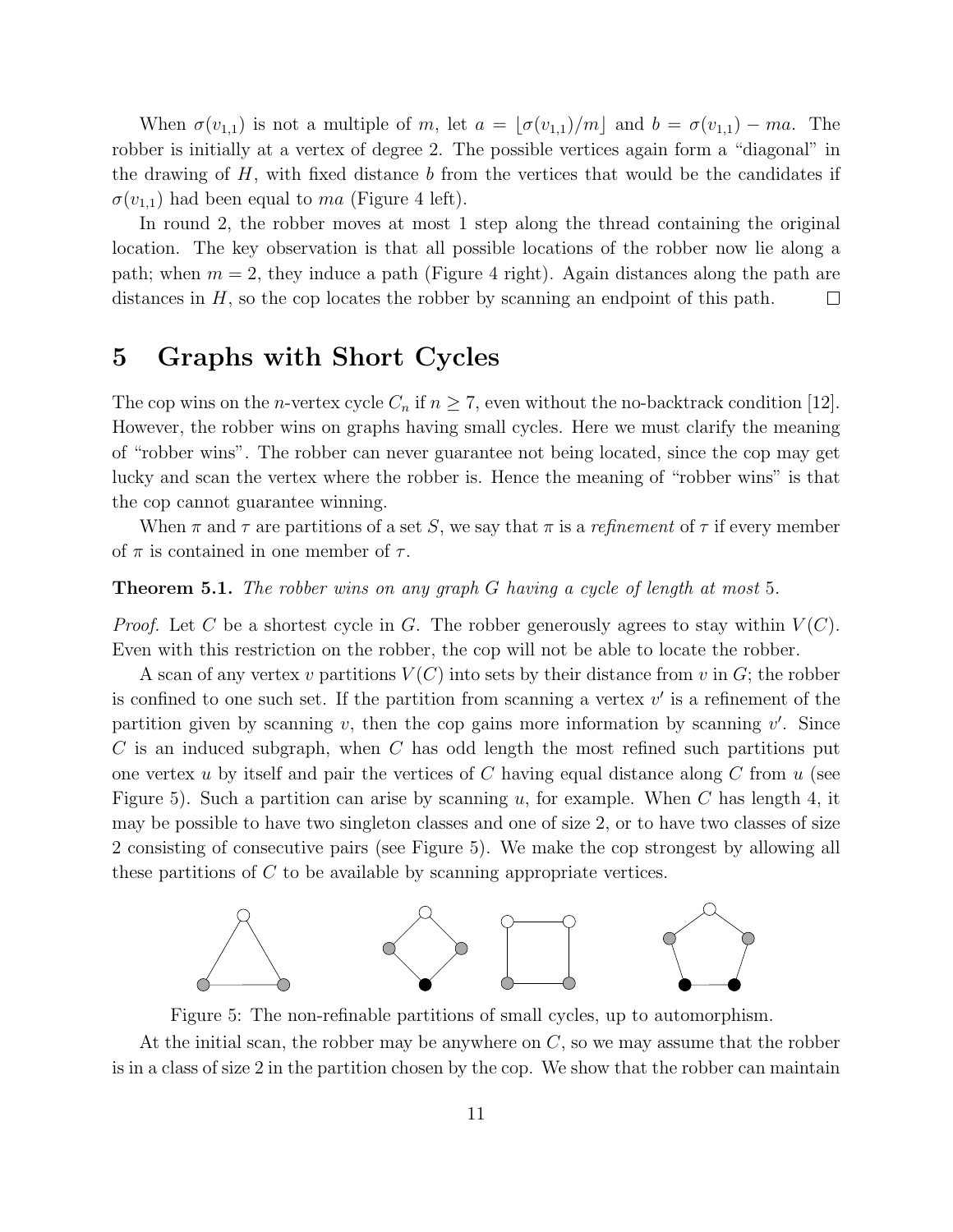the property of possibly being at either vertex of some class of size 2 in the partition chosen by the cop. Since the cop does not know which vertex of the current pair contains the robber, to maintain this property after the next round it suffices that both vertices of some class of size 2 in the next partition are reachable from the current class.

When C is a 3-cycle, each partition has only one class of size 2 (call it the "pair"), and each vertex of the pair in the next partition is equal or adjacent to a vertex of the pair in the current partition.

When  $C$  is a 4-cycle, the cop can choose whether the next class of size 2 consists of adjacent or nonadjacent vertices. Nevertheless, each vertex in any pair in  $V(C)$  is adjacent or belongs to each other pair in  $V(C)$ , so again the robber can maintain the desired property.

When C is a 5-cycle, the initial scan may have the robber in the class with nonadjacent vertices. The robber may always be at either vertex of the nonadjacent class in the next partition, since each vertex in that pair has a neighbor in (or belongs to) each pair of nonadjacent vertices.  $\Box$ 

Seager [12] showed that the cop wins on a 6-cycle under the no-backtrack condition, but the cop does not win on a 6-cycle when that condition is dropped. In particular, when G is a 6-cycle in our model, the robber can always choose a class of size 2 whose vertices are both reachable from the current class of size 2. However, we have not been able to determine who wins in our model on every graph whose shortest cycles have length 6, since vertices outside the 6-cycle can produce other partitions. The cop can then prevent the robber from maintaining the property in Theorem 5.1. The robber would need a more complex strategy that involves leaving the 6-cycle.

### References

- [1] B. Alspach, Searching and sweeping graphs: a brief survey, Matematiche 59 (2004), 5–37.
- [2] G. Chartrand, L. Eroh, M. A. Johnson, and O. R. Oellermann, Resolvability in graphs and the metric dimension of a graph, *Discrete Applied Mathematics* 105 (2000), 99–113.
- [3] F. V. Fomin and D. M. Thilikos, An annotated bibliography on guaranteed graph searching, Theor. Computer Science 399 (2008), 236–245.
- [4] F. Harary and R. A. Melter, On the metric dimension of a graph, Ars Combinatorica 2 (1976), 191–195.
- [5] C. Hernando, M. Mora, P. J. Slater, and D. R. Wood, Fault-tolerant metric dimension of graphs, in Convexity in Discrete Structures, Ramanujan Math. Soc. Lect. Notes Ser. 5, (Ramanujan Math. Soc., 2008), 81–85.
- [6] V. Isler, S. Kannan, and S. Khanna, Randomized pursuit-evasion with local visibility, SIAM J. Discrete Math. 20 (2006), 26–41.